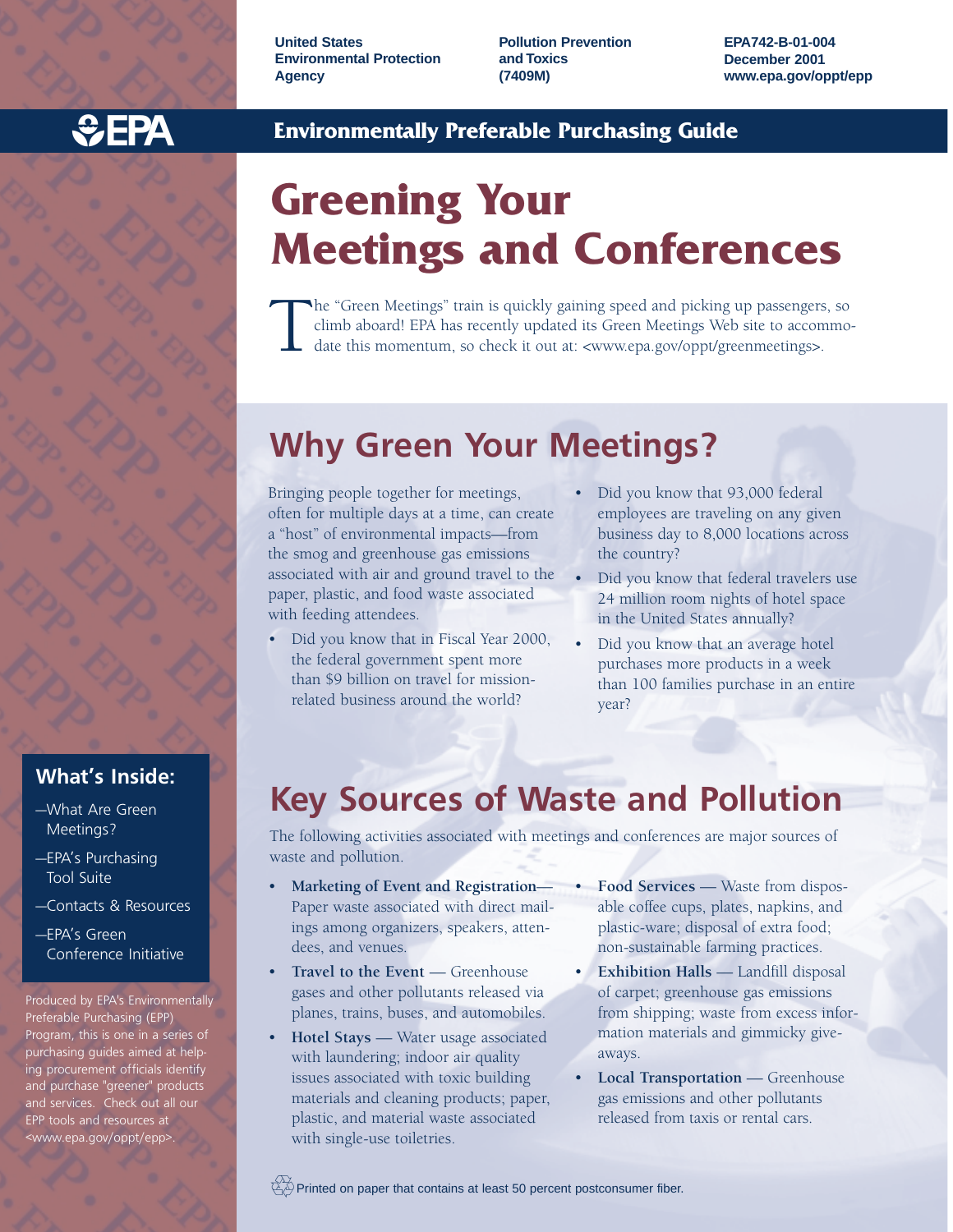# **What Are Green Meetings?**

The Oceans Blue Foundation defines green meetings as "an assembly or gathering of people, for the purpose of the exchange of information, where, through careful planning, negative impact on the environment is minimized." In the early 1990s, a green meeting may have meant brochures were printed on recycled-content paper or that soda cans were collected for recycling. The costs associated with even these simple steps were often prohibitive for most meeting planners and meeting service suppliers. Today, however, the opportunities to green meetings and events are almost limitless—often offering ways to save money and increase efficiency in the process.

# **What Can You Do?**

While there is an ever-increasing number of green meeting "pioneers" in the United States, many meeting planners are still having difficulty finding green services for their events. This is why it is important to remember that asking for green is key! Asking is the first step in showing there is a demand for reduced environmental impacts associated with a meeting. When enough meeting planners ask for reusable mugs, non-toxic cleaning services, or energy-efficient lighting, for example, then hotels, conventions centers, and other meeting service providers will begin to respond. If you are not a meeting planner, but coordinate with or direct a contractor to plan meetings for you, EPA's Office of Pollution Prevention and Toxics has created green meeting contract language you can use when buying meeting planning support services. It is available from the Database of Environmental Information on the EPP Program's Web site at: <www.epa.gov/oppt/epp/database.htm> (search under the keyword "Conference").

The following lists of green opportunities can assist you in reducing meeting-related environmental impacts. The first list condenses the array of green opportunities into a handful of thought-provoking questions a meeting planner may consider. The second list lays out specific steps that have proven to prevent pollution and waste associated with meetings and conferences. Since a meeting planner may be restricted by time, money, and/or level of support for greening, choose the strategy that works best for your situation.

### **Abbreviated List**

### **Location**

Have you sought a location...

- ...that, on average, minimizes the distance the attendees have to travel?
- ...where the facilities needed for your meeting are all accessible to each other, the airport, and local attractions by mass transportation options?

### **Accommodations and/or Meeting Facilities**

Does the hotel and/or meeting facility you are considering...

- ...have a formal environmental policy and action plan that they will share with you?
- ...have an assigned person, group, or committee directly responsible for environmental initiatives?

### **Transportation**

Does the transportation service provider you are considering...

- ...offer a carbon emission offsetting program (known as carbon-neutral travel)?
- ...offer hybrid/alternatively fueled/highly efficient vehicles?

### **Food/Beverage**

Does the food and beverage service provider you are considering...

- ...maximize the use of reusable, rather than disposable, linens, flatware, glassware, etc.?
- ...donate surplus food to local shelters, soup kitchens, food banks, etc.?

### **Promotion/Marketing/Registration and Exhibitions**

Have you maximized opportunities to...

- ...use electronic communication over paper as often as possible?
- ...reduce, reuse, recycle, and purchase recycledcontent/energy-efficient/environmentally preferable products?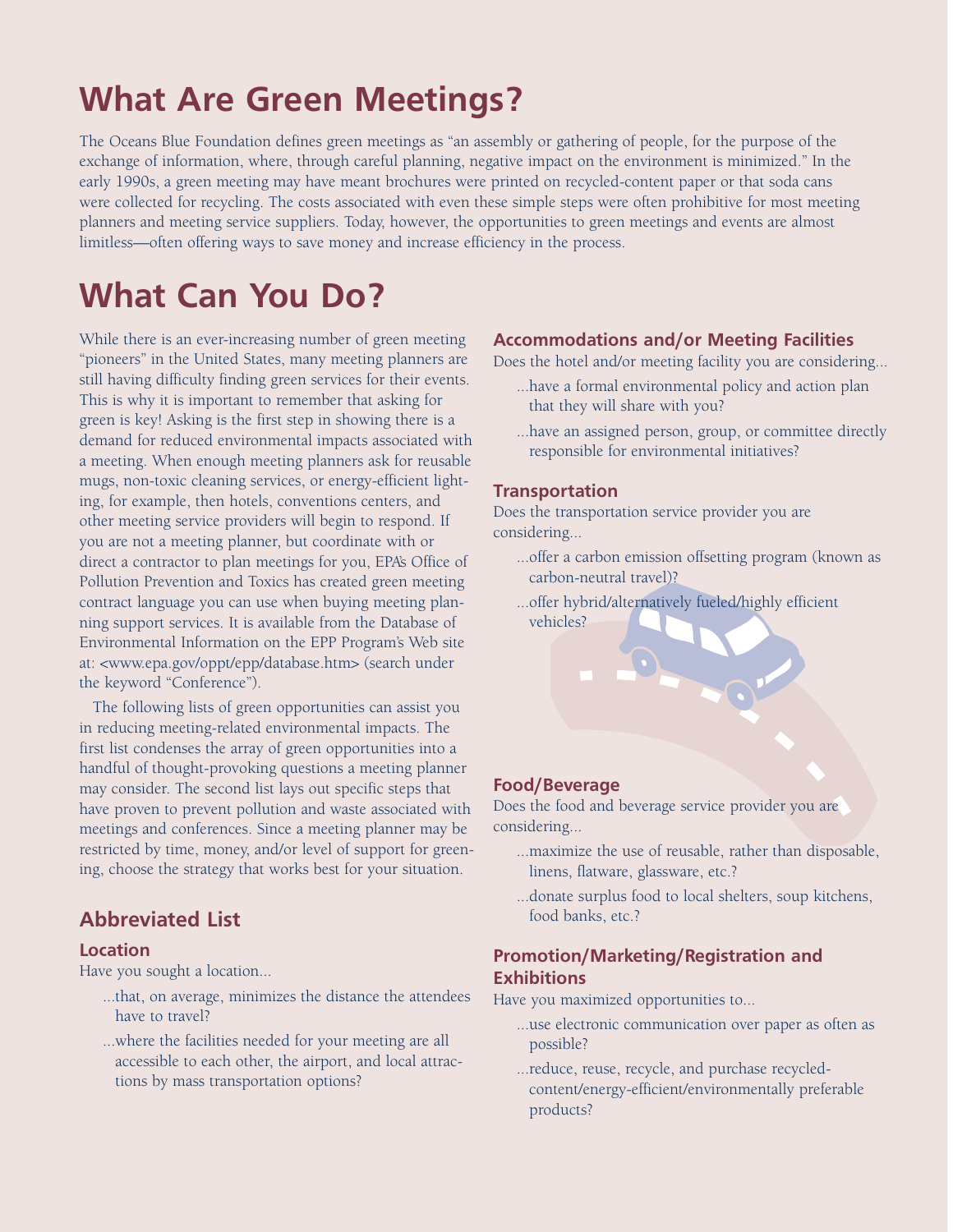## **Expanded List**

### **#1 Location**

- Select locations that, on average, minimize the distance the attendees have to travel.
- Select locations where the facilities needed for your meeting are all accessible to each other, the airport, and local attractions by mass transportation options.
- Get a sense of the availability of green services in cities under consideration. Some cities or regions of the country are further along in their awareness and protection of the environment and will make it easier for you to green your meeting.

### **#2 Accommodations**

- Select accommodations that allow for efficient transportation routes (walking paths, bicycle paths, public transportation).
- Choose a hotel that has energy and water conservation programs, including: automatic controls for the HVAC system; fluorescent lighting and automatic lighting controls; and low-flow taps, showerheads, and toilets.
- Make certain that there are recycling and waste minimization programs in place. Specifically, find out what items are recycled. Are recycling bins placed in all guestrooms?
- Donate used amenities (soap, bottles, etc.) to charitable organizations or recycle them.
- Give hotel guests the option to reuse towels and sheets.
- Utilize paperless check-in, checkout, and billing procedures to minimize use of paper.

### **#3 Transportation**

- Locate meetings and accommodations within walking distance of each other and area restaurants and attractions, so excessive car travel is minimized.
- Provide shuttle services between meetings, accommodations, and restaurants to minimize car and taxi trips if walking isn't feasible.

### **#4 Food & Beverage**

• Use cloth instead of paper napkins, and reusable plates, cups, and silverware instead of disposables.



- Serve sugar, creamers, and condiments in reusable dishes rather than packets.
- Consider providing drinking water in pitchers or large reusable containers instead of small plastic bottles.
- Donate surplus food when possible to local shelters and food banks.
- Plan menus around abundant, locally produced ingredients.

### **#5 Meeting Facilities**

- Look for facilities that invite meeting attendees to share in energy conservation and waste reduction efforts—for example, by reducing paper towels, supporting use of soap dispensers versus individual soaps, avoiding waste, and participating in recycling programs.
- Look for meeting rooms with recycling bins, posted with a list of all items that can be recycled.
- Put recycling containers in visible locations at entrances to halls and in the pre-function area. Let attendees know that recycling containers will be available. Place visible signage instructing

ALUMIG

PAPER

delegates as to what is and is not recyclable. Put additional containers in hotel lobbies near checkout areas.

### **#6 Exhibitions**

- Use signage that is reusable whenever possible.
- Reduce paper use by putting floor plans and exhibitor service kit items on your Web site when practical (and/or the decorator's Web site).
- Work with the shipping firm and decorator to minimize packing materials and to use recyclable, biodegradable shipping and packing materials, such as paper and corrugated boxes instead of polystyrene and plastic wrap.
- Incorporate community service into the exhibition. Ask exhibitors to donate leftover flowers, giveaways such as trinkets, pencils, or T-shirts, or other booth decorations or items that would normally be thrown away to local shelters, hospitals, or schools. Set up areas for exhibitors to drop off reusable items at the end of the show.
- Discourage exhibitors from bringing large quantities of material to the show, which often end up in the trash because exhibitors don't want to ship unused conference materials back at the end of the show. Encourage exhibitors to bring small quantities and then mail materials to clients from their offices after the show or refer clients to their Web site. Also, useful environmentally

responsible gifts are preferable to items that will be discarded at the end of the show.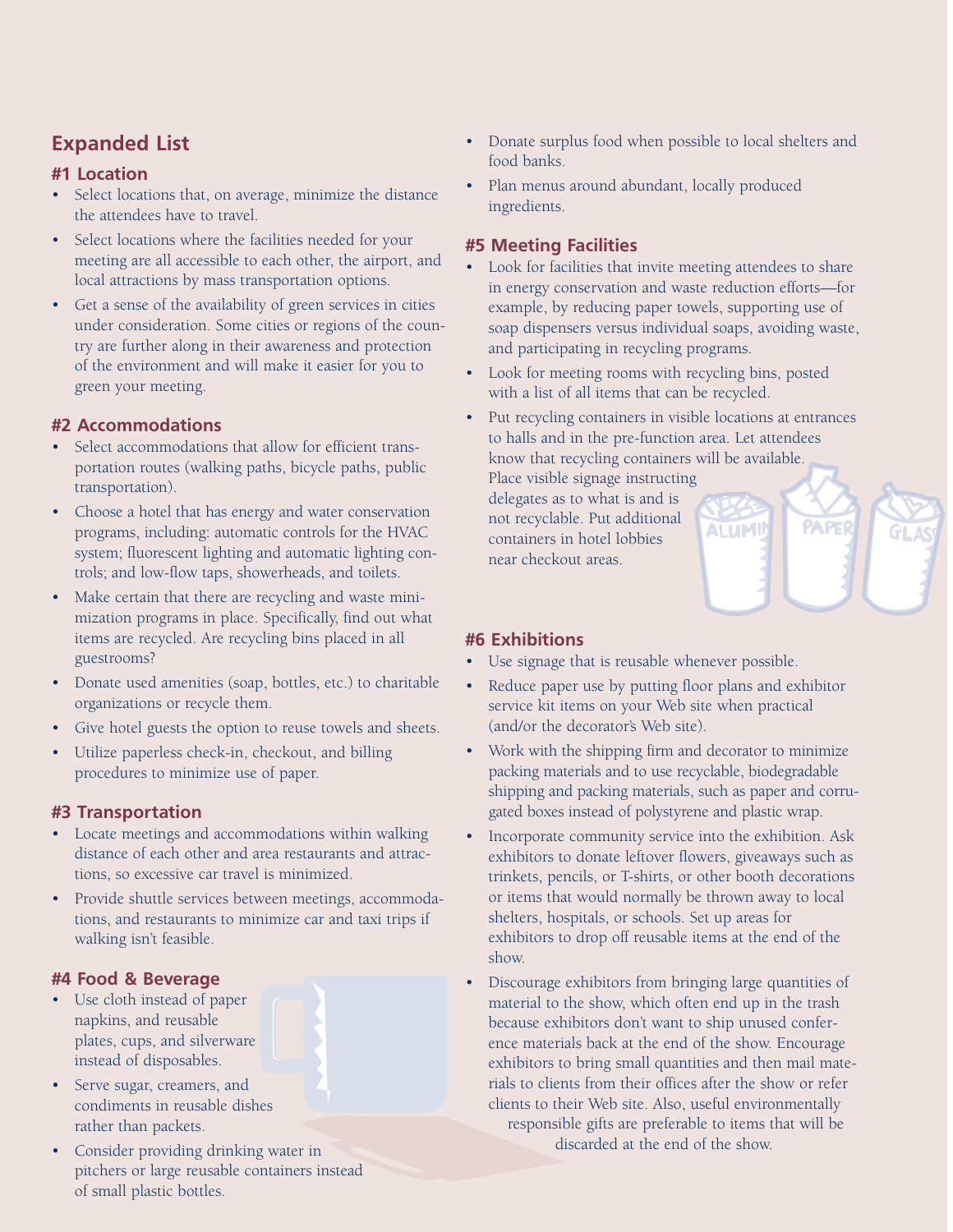### **#7 General Office Practices and Communications**

- Reduce paper by allowing attendees to register online. Confirm registration by e-mail when possible.
- Recycle paper inserts and plastic badges.
- Use double-sided copies.
- Print marketing and registration materials (whenever possible) on recycled paper using soy-based ink.
- Promote electronic distribution instead of printed handouts to reduce paper usage.
- Encourage use of electronic presentations and distributing disk handouts to eliminate paper waste.
- Do not use mailing lists that have not been maintained. A mailing list more than 2 years old is usually unreliable.
- Provide information about the meeting and destination to potential attendees and allow them to register via e-mail.
- Set up a system for making photocopies on demand instead of over-printing materials.
- Post minutes or other handouts on the Internet, or circulate them electronically after the meeting.

# **EPA's Purchasing Tool Suite**

EPA's EPP Program has developed the following Webbased tools to help purchasers consider the environment, along with price and performance, when buying a product or service.

### **EPP Database of Environmental Information on Products and Services**

<www.epa.gov/oppt/epp/database.htm>

A searchable database of product-specific information (e.g., environmental standards and guidelines or contract language) developed by government programs, both domestic and international, as well as third parties.

### **EPP General Training Tool**

<www.epa.gov/oppt/epp/gentt/>

Covers basic EPP principles and mandates, along with some more in-depth applications of EPP, in an entertaining and multimedia format.

### **Promising Practices Guide for Greener Contracts**

<www.epa.gov/oppt/epp/ppg>

A series of short case studies highlighting successful strategies for incorporating environmental factors into a variety of product and service contracts.

# **It's Policy**

The federal government has undertaken various initiatives to mandate the consideration of the environment in purchasing decisions. A growing number of state and local governments also have implemented green purchasing policies or programs. In 1995, EPA established the Environmentally Preferable Purchasing (EPP) Program to encourage federal employees to consider a broad range of environmental factors, such as reduced toxicity and lower volatile organic compound (VOC) content, in their purchasing decisions. In 1997, the Federal Acquisition Regulation (FAR), which provides broad purchasing guidance to federal employees, was amended to support federal procurement of green products and services. In addition, executive agencies, under Executive Order 13101, have been directed to identify and give preference to the purchase of products and services that pose fewer environmental burdens.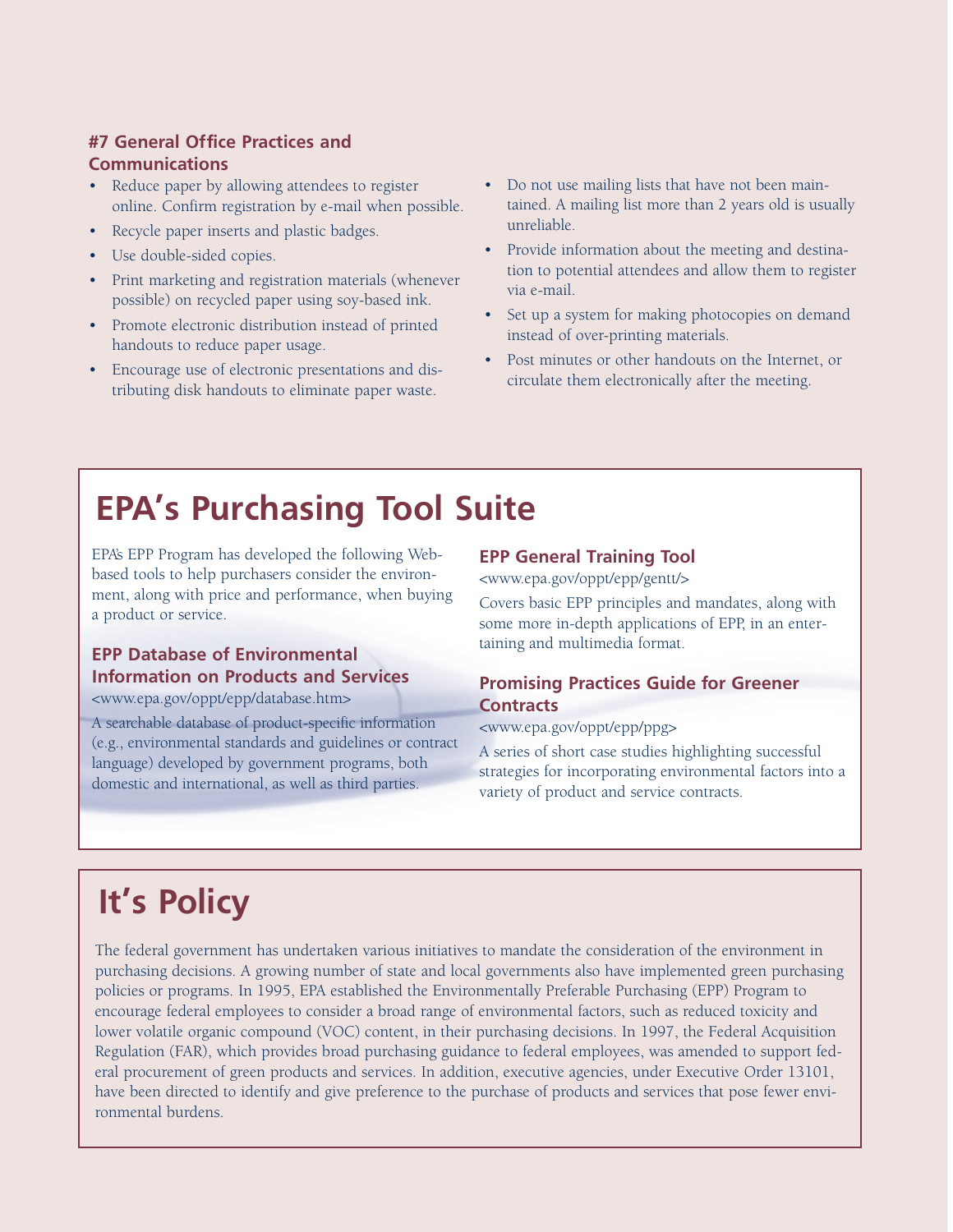# **Contacts and Resources**

### **Fairmont Hotels & Resorts EcoMeet Program**

#### <www.fairmont.com>

Fairmont Hotels & Resorts is the largest luxury hotel company in North America, with a distinctive collection of properties and a worldwide reputation for excellence and environmental responsibility. It has developed an environmental program recognized as the most comprehensive in the North American hotel industry. The EcoMeet Program is a product option designed specifically for meeting planners—it allows them to order a readymade green meeting when organizing through the Fairmont Hotel chain. All of the greening initiatives available at the Fairmont Hotels are automatically incorporated into the meeting events when this "EcoMeet Program" is chosen. Greening initiatives include, but are not limited to, transportation alternatives, environmentally friendly meals and meeting facilities, and incorporating environmental educational opportunities for meeting attendees.

### **Oceans Blue Foundation**

### <www.oceansblue.org>

Oceans Blue Foundation (OBF) was the first to develop guidelines for green meetings and has since developed a primer to provide guidance on applying environmentally sustainable principles in the meetings and conventions industry. These tools are designed for use by planners, suppliers, and delegates of meetings, conventions, conferences, and trade shows, as well as by the operators of the facilities that hold such events. OBF now will work with EPA and other international stakeholders to develop a Web-based tool to help meeting planners plan green meetings.

### **Green Seal — Environmental Standard for Lodging Properties, GS-33**

### <www.greenseal.org>

Green Seal is an independent, nonprofit organization dedicated to protecting the environment by promoting the manufacture and sale of environmentally responsible consumer products. Green Seal sets environmental standards and awards a Green Seal of Approval to products that cause less harm to the environment than other similar products. Green Seal has partnered with the lodging industry, the nation's second-largest employer, to support ecotourism. Its campaign to educate hotels and motels focuses on how environmental efforts improve the bottom line and benefit the environment. Green Seal received wide input from the lodging industry on its Environmental Standard for Lodging Properties. Green Seal also has certified lodging properties in Pennsylvania and Washington, D.C. Government employees are encouraged to stay in certified properties when they travel on official business, and government meetings are encouraged to use these facilities.

### **The Coalition for Environmentally Responsible Economies (CERES) Green Hotel Initiative**

<www.ceres.org/about/Programs/ghoverview.html>

The Coalition for Environmentally Responsible Economies (CERES) is a nonprofit coalition of investors, public pension funds, foundations, religious and public interest groups, and labor unions working in partnership with companies toward the common goal of corporate environmental responsibility worldwide. CERES convened a network of environmental organizations, governmental entities, and businesses that advocate corporate responsibility to initiate a collaborative project to promote environmentally friendly hotels. The initiative will encourage corporate and government purchasers to ask for greener hotels as part of their business travel, creating an incentive for more hotels to "go green."

### **Hotel Association of Canada — Green Leaf Eco-Rating Program**

<www.hotels.ca/programs/index.html>

Founded in 1913, the Hotel Association of Canada (HAC) is the national organization representing the accommodation industry in Canada. Its membership encompasses the provincial and territorial hotel associations, the corporate hotel chains, independent hotels, motels and resorts, and the many suppliers to the hotel industry. Their objective is to assist both our national and international members as they enhance their competitiveness and improve their bottom line. HAC has developed and maintained the Green Leaf Eco-Rating Program for the Canadian hotel industry. The program involves a graduated rating system designed to recognize hotels, motels, and resorts committed to improving their environmental performance. The program recognizes a hotel's achievements through the award of one to five Green Leafs; one leaf is given for a basic commitment to environmental principles, and two through five leaves are awarded for specific results achieved.

### **NW Pollution Prevention Resource Center— Hospitality Sector**

<www.pprc.org/pprc/pubs/topics/hosptlty.html>

### **Meeting Professionals International—Green Meeting Task Force**

<www.mpiweb.org/resources/greenmeetings/default.htm>

### **The Green Hotel in the Green Mountain State Program**

<www.vtgreenhotels.org>